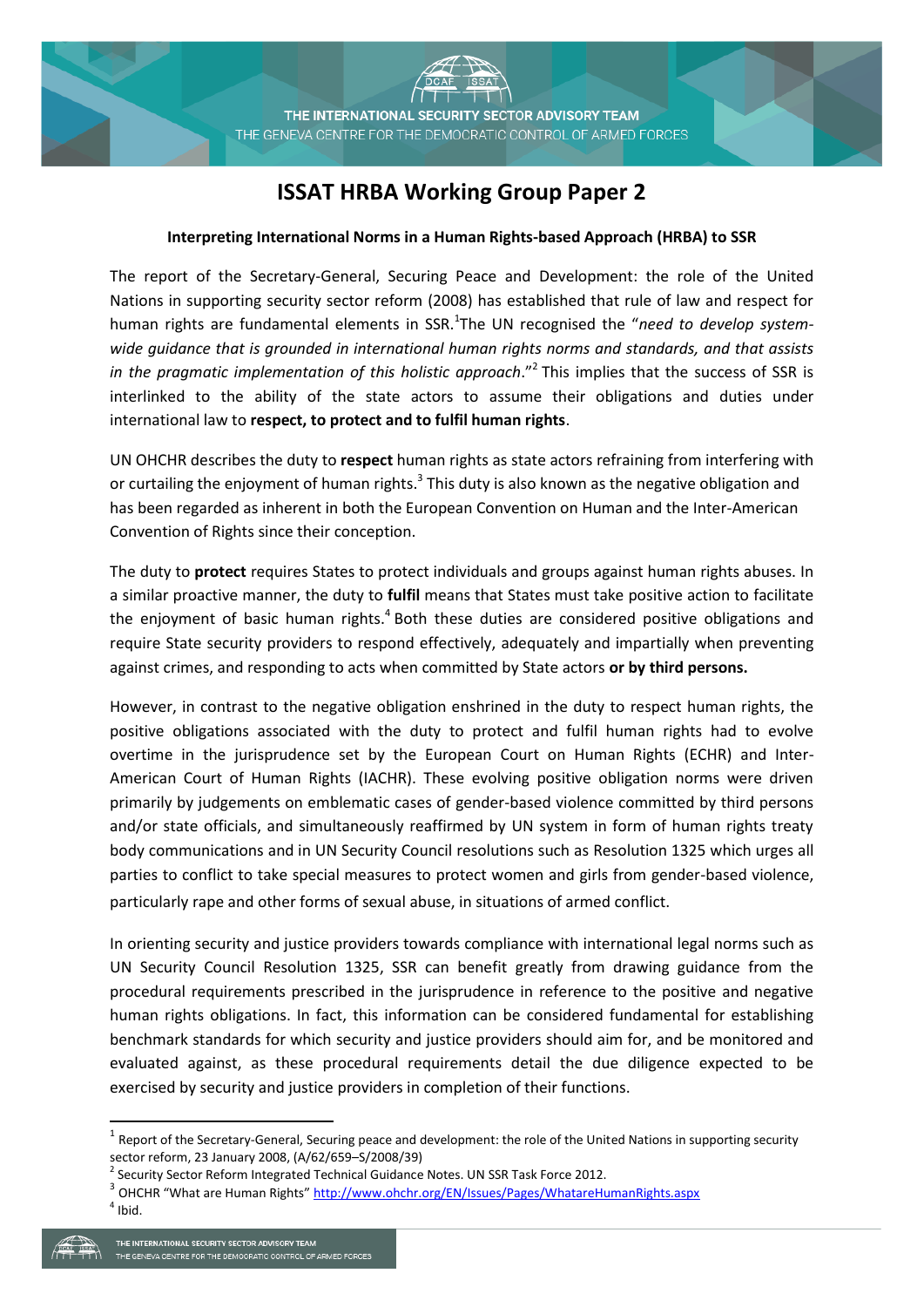THE INTERNATIONAL SECURITY SECTOR ADVISORY TEAM THE GENEVA CENTRE FOR THE DEMOCRATIC CONTROL OF ARMED FORCES

**SSAT** 

The concept of due diligence can be described as a mechanism setting a standard of duty of care, or a standard of care employed to determine whether a state has effectively complied with its obligations in the arena of domestic and international law. It is the state's responsibility to prevent harm to others, and to provide an effective remedy in accordance with its treaty obligations when harm is conducted.<sup>5</sup> In 2006, Yakin Ertürk, the Special Rapporteur on violence against women, described the due diligence in human rights as the duty associated to the State to take positive action to prevent and protect women from violence, punish perpetuators of violent acts and compensate victims of violence. He recommended the concept of due diligence as a yardstick to assess whether the State has met its human rights obligations.

A human right-based approach (HRBA) to SSR programming can be the catalyst needed to materialise Yakin Ertürk's recommendation, as its application would seek to guide support to security and justice providers in accordance with due diligence standards inspired from positive and negative human rights obligations. This would also include applying programmatic monitoring and evaluation metrics to reflect evolving norms established in international human rights jurisprudence. Applying this body of jurisprudence to SSR programming would align it with the UN Common Understanding on a HRBA, which prescribes that development cooperation to be guided by human rights standards, norms and principles in all programming phases.<sup>6</sup>

### **Examples of Human Rights Norms Applicable in a HRBA to SSR**

The ECHR has made numerous references in cases of enforced disappearances and arbitrary executions that the State must be in a position to conduct investigations of crimes in a **thorough** and **effective** manner, leading to the identification and punishment of those responsible (Gul v. Turkey & Bazorkina v. Russia). It must also provide **a systematic and comprehensive approach** to investigating crimes to prevent the omission or loss of vital information (Kaya v. Turkey and Tepe vs. Turkey). The authorities' response must be **impartial;** those investigating the alleged crimes should be independent from the implicated parties/events.<sup>7</sup> Moreover, the ECHR judgments in cases of genderbased violence, such as Opuz v. Turkey, Bazorkina v. Russia, and Osman v. UK, played a key role in advancing the criteria for State compliance with human rights principle and standards by prescribing the obligation of the national authorities to act **proportionately** when taking the necessary measures to protect vulnerable persons or groups and respond to crimes committed against them.

The IACHR also lays down very similar procedural obligations in their judgments. As in the case of EHCR, the IACHR initially developed its jurisprudence on the back of cases of enforced disappearances and arbitrary executions. In this regard, the IACHR prescribes that when responding to crime states must act **in a serious manner using all resources available** with goal of producing

1

<sup>&</sup>lt;sup>5</sup> R. Higgins, Problems and Process, (Clarendon Press, Oxford, 1994.), pp. 153-54, at, p. 153,

<sup>&</sup>lt;sup>6</sup> The Human Rights Based Approach to Development Cooperation: Towards a Common Understanding Among UN Agencies (2003[\) http://hrbaportal.org/the-human-rights-based-approach-to-development-cooperation-towards-a-common](http://hrbaportal.org/the-human-rights-based-approach-to-development-cooperation-towards-a-common-understanding-among-un-agencies)[understanding-among-un-agencies](http://hrbaportal.org/the-human-rights-based-approach-to-development-cooperation-towards-a-common-understanding-among-un-agencies)

<sup>7</sup> These indicators are further supported by the ECOSO resolution, which outlines detailed procedural mechanism to help states fulfil their positive obligation.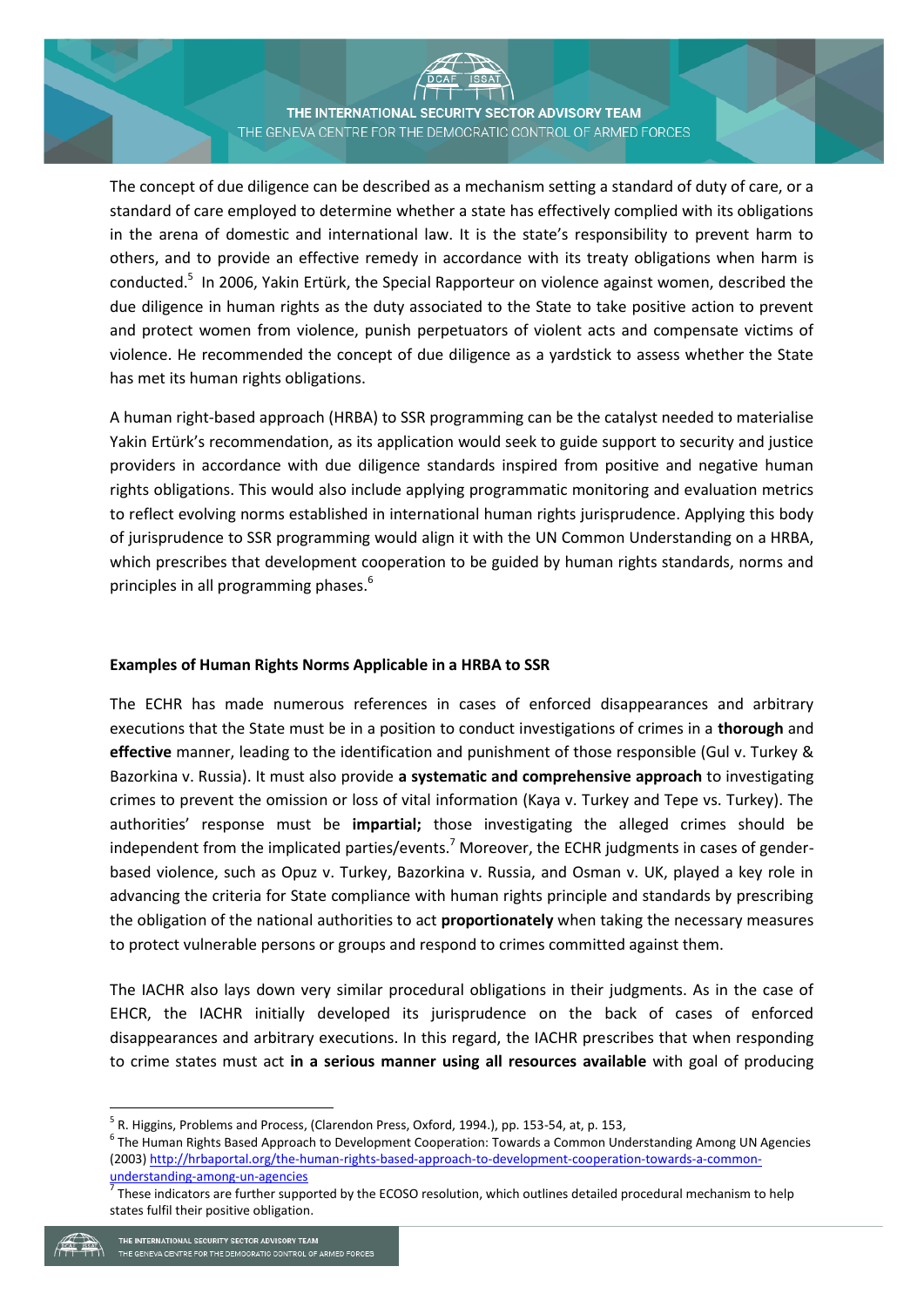THE INTERNATIONAL SECURITY SECTOR ADVISORY TEAM THE GENEVA CENTRE FOR THE DEMOCRATIC CONTROL OF ARMED FORCES

satisfactory results (Velásquez Rodríguez v. Honduras) and the victim's family should be **continually informed** of the process (Bámaca Velásquez v. Honduras). The response must be **timely and detailed**  as well as **impartial** and **effective** (Juan Humberto Sánchez v. Honduras, Myrna Mack Chang v. Guatemala and Penal Miguel Castro Castro v. Perú). In cases of alleged human rights by State actors or actors in acquiescence of the State, there must be an **ex officio response** to investigate **without delay** and **using all legal means available** oriented to establish the truth and led to the capture and punishment of the perpetrators (Pueblo Bello v. Colombia).

A case worth highlighting is Maria da Penha Maia Fernandes v. Brazil. This case is regarded as landmark in the international human rights jurisprudence for revealing the systematic pattern of violence against women in Brazil, and advancing the corresponding due diligence criteria for duty bearers. In this case, the Inter-American Commission on Human Rights built on the aforementioned IACHR jurisprudence by adding that the (duty bearers) had a heightened procedural obligation to respond **proportionally** to her vulnerability because of her repeated reporting to the police. This, combined with contextual information on patterns of intimate partner violence the local authorities had at the time of her abuse, placed higher expectations on the State as to compliance to their positive obligation.

Since then, key cases such as Gonzalez et al. v. Mexico, "Cotton Field" applied the due diligence criteria advanced by the Maria da Penha Maia Fernandes v. Brazil judgement. The case reinforced norm that authorities have an obligation to respond in a **thorough and impartial manner,** and the protection of women in contexts of extreme violence should be **proportionate** to the vulnerability produced as a result of societal discrimination (Maria da Penha Maia Fernandes v. Brazil, Ana, Beatriz y Celia González Pérez v. Mexico).

The UN international instruments have also elaborated on the due diligence expected of security and justice provider's for compliance with human rights standards]. For example, the Convention on the Elimination of all Forms of Discrimination Against Women (CEDAW), a founding document for clarifying States' positive and negative obligations to its citizens, clearly highlights the responsibility of States in adopting **appropriate measures** and **means** that move beyond legal frameworks. This denotes that the State, and its security providers, has an obligation to protect against discrimination. These appropriate measures and means are further clarified in CEDAWs General Recommendation 19<sup>8</sup> , through which CEDAW argues that states must ensure **equal** protection, **and** establish **appropriate** protection and support services.

The international jurisprudence put forward by the CEDAW committee supports and elaborates on due diligence indicators that could be utilised for the purpose measuring prevention and investigation mechanisms. For example, the Human Rights Committee outlines that States and their security sectors are obligated to provide **internationally expected coordinated, comprehensive and effective protection** (AT vs Hungary). This would include **effective procedures** and **necessary measures,** a **vigilant and speedy manner** of response as well as coordination amongst law enforcement that allows for a **systematic manner** of gathering information (Fatima vs Austria, AT vs

1

 $^8$  General Recommendation 19 looks to specifically address discrimination and violence against women.